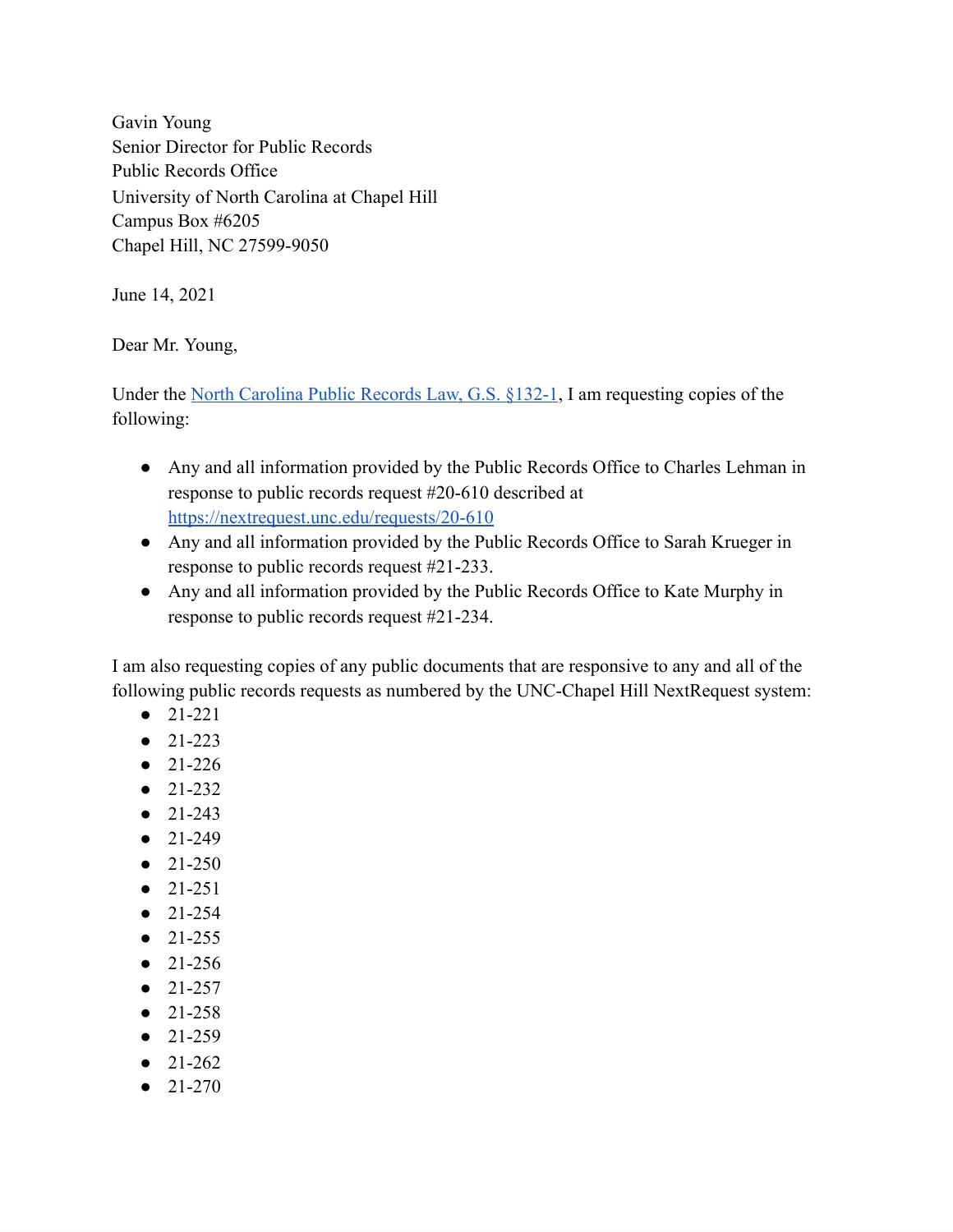- 21-271
- $\bullet$  21-272
- 21-274
- 21-275
- 21-278
- 21-279
- 21-280
- 21-281
- 21-282
- 21-284
- $\bullet$  21-290
- 21-286

Because North Carolina law specifies requesters can obtain public documents "in any and all media in which the public agency is capable of providing them," please send the information in electronic form where possible.

We prefer to receive these digital public records via download, email attachment or via digital storage medium that we will provide at our own cost. Please let us know what is the most timely method.

As the law requires, please release all reasonably segregable nonexempt portions of documents.

If any portion of this request can be fulfilled prior to the entire request being fulfilled, send us your reply and/or responsive documents as soon as they are available.

State law requires that you respond to and fulfill this request "as promptly as possible." If you expect a significant delay of over three working business days in responding to and fulfilling this request, please contact us with information about when we might expect copies or the ability to inspect the requested records. Please provide records as they are processed.

If you deny any or all of this request, please cite each specific statutory exemption you feel justifies the refusal to release the information and notify us of the appeal procedures available to us under the law.

If you have any questions regarding this request, please contact us at 336-278-5506 or ncopengov@elon.edu.

Thank you in advance for your facilitation of this request.